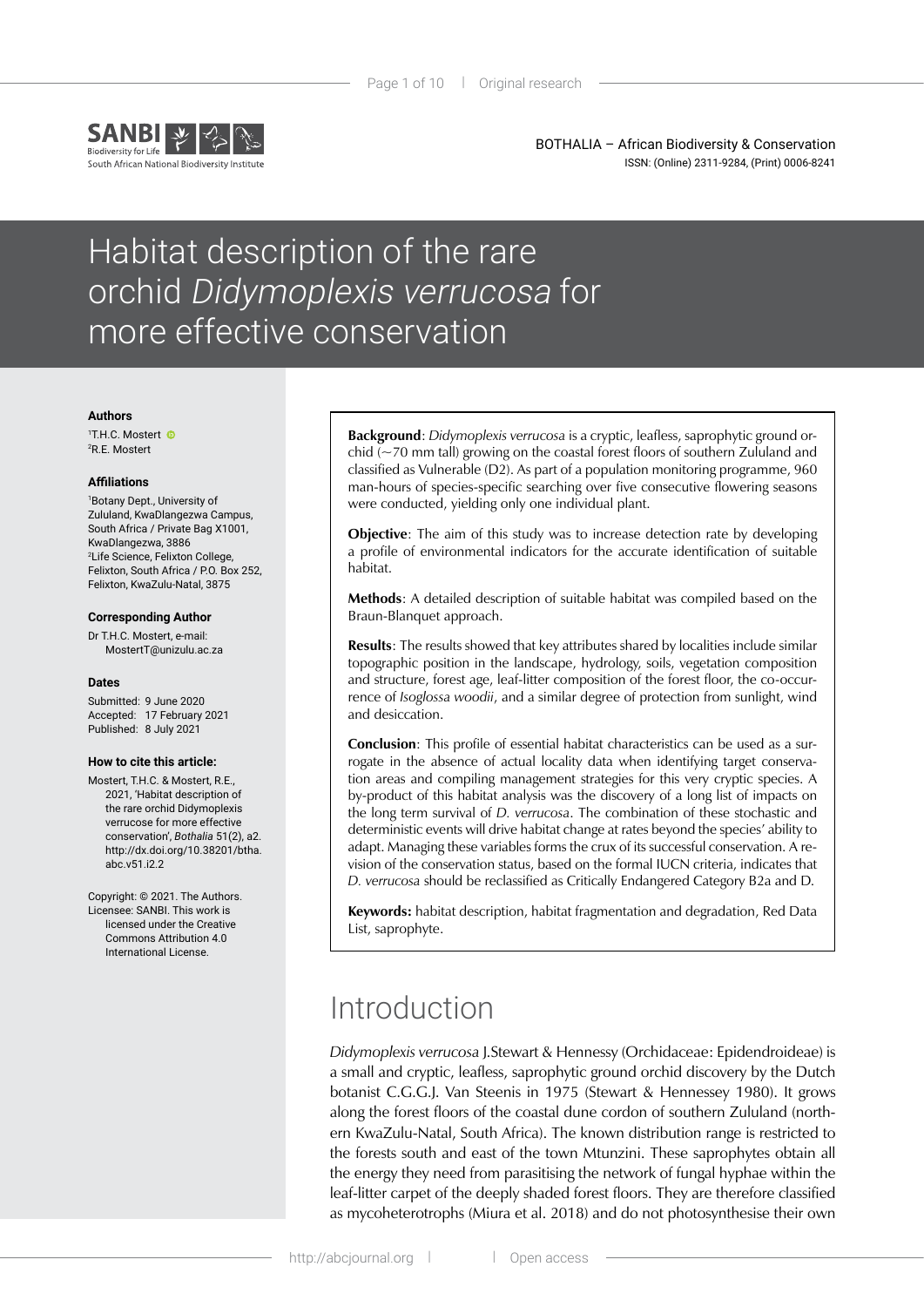carbohydrates like most plants. This parasitic dependency on fungi evolved from the normally mutualistic relationship between plants and mycorrhiza fungi, which may have evolved many times over, independently in many different plant families (Miura et al. 2018).

*Didymoplexus verrucosa* forms small tubers (up to 90 × 20 mm) within the decomposed organic matter of the forest floor, accumulating resources from fungal hyphae around their root system (Stewart & Hennessey 1980). With no need to synthesise their own food, they do not invest in leaves and chlorophyll for photosynthesis. The accumulated resources are used in early spring to produce a single erect, very delicate, leafless, creamcoloured flowering stem  $(\pm 70$  mm tall) bearing eight to twelve very small (10–13 mm in diameter) white flowers tinged pinkish brown (Stewart & Hennessey 1980). The flowers open sequentially, but each flower remains open for only a few hours for pollination before it closes again, and no floral odour has been detected (Stewart & Hennessey 1980). Cross pollination has not yet been recorded and the specific pollinating vector is still unknown. In the absence of insect pollination, Stewart and Hennessey (1980) observed potential cleistogamous self-pollination behaviour of the flowers.

# Historical perspective of discovery and rarity

The search for *D. verrucosa* began long before its discovery. During the 1920s and 1930s Van Steenis compiled keys to the many saprophytic species of a wide range of flowering plants occurring in the tropical forests of the Malesia Floristic Region (Kalkman 1990). Based on the knowledge that he gained regarding suitable habitat for such species, he predicted that the coastal dune forests of Zululand would contain saprophytic orchid species (Stewart & Hennessey 1980). After numerous botanical expeditions to these Zululand forests, his wife found such a species, which he concluded belonged to the genus *Didymoplexis*. Based on the warty protrusions on the fruit capsule, it was named *D. verrucosa* (Stewart & Hennessey 1980). Initially, only a single plant was found on the Farm Twinstreams, then owned by conservationist Ian Garland. Subsequent searches in the following years revealed a small population numbering approximately 15 plants. Local ecologist C.J. Ward photographed the flowers for the first time in August 1978 and Garland continued to monitor the population for a few years. Subsequent recordings of these very cryptic plants became more sporadic, often with decades passing between sightings (Victor et al. 2005).

In the early 2000s, orchid enthusiast Herbert Stärker from Vienna (Austria), contributed to compile photographic field guides for the orchids of Africa and in

particular South Africa (Johnson, Bytebier & Stärker 2015). Over a period of two decades he made regular trips to Africa to photograph orchids, including *D. verrucosa*. After many unsuccessful attempts to find this species, his wife joined a search expedition and rediscovered the long-lost orchid near Mtunzini in August 2011. Additional searches were conducted, leading to the discovery of another two plants in close proximity to the first. Over time he revisited these plants in the hope of photographing their fully opened flowers. No additional plants or populations were found after that. Due the sensitive nature of the rediscovery of these rare plants, Stärker and his colleagues kept their rediscovery quiet until more plants and populations could be found.

Unaware of the rediscovery of this orchid, the Custodians of Rare and Endangered Wildflowers (CREW) in association with the South African Botanical Society and the South African National Biodiversity Institute (SANBI) contacted the University of Zululand (UniZul) to request help to find and monitor some of Zululand's Red List plant species, of which *D. verrucosa* is one. Due to the ethical considerations surrounding research on such rare species, we decided that no vegetative or reproductive material needed to be collected during the initial stages. Therefore, no collection permits were requested from Ezemvelo KZN Wildlife. With the help of many students, a variety of methods were employed during the initial searches for *D. verrucosa* plants and populations. We initially followed the standard procedure used by CREW, which is to visit known historical localities and to conduct species-specific searches. All searches were conducted during the flowering–fruiting season of *D. verrucosa*, which was estimated to range from early August to late September. In some years we extended our searches into the month of October in the hope of finding dried fruit capsules. We spent approximately 195 man-hours in searches at known historical sites, covering approximately 6.5 ha over a period of five flowering seasons. Failing to record any plants, we adopted a grid-search strategy, during which ten fieldworkers searched a one-hectare sized area along predetermined gridlines ten metres apart, scanning the forest floor vegetation within mature Northern Coastal Forest (national vegetation type FOz7) (Mucina & Rutherford 2006). We spent approximately 672 man-hours in grid-searching mature forest, covering approximately 22.4 ha over a period of four flowering seasons. Failing to find *D. verrucosa*, we stratified the forest into dune crests, dune slopes and dune valleys before repeating our grid-search technique within each stratified unit again. This approach helped us to conduct more consistent searches within the relatively homogenous vegetation structure of each stratified unit. This follow-up search (90 man-hours covering 3 ha) was also done later (October) in the flowering–fruiting season, in the hope that a shift in search timing may lead to successful finds. Despite a total of approximately 960 man-hours spent searching an estimated 31.9 ha of forest floors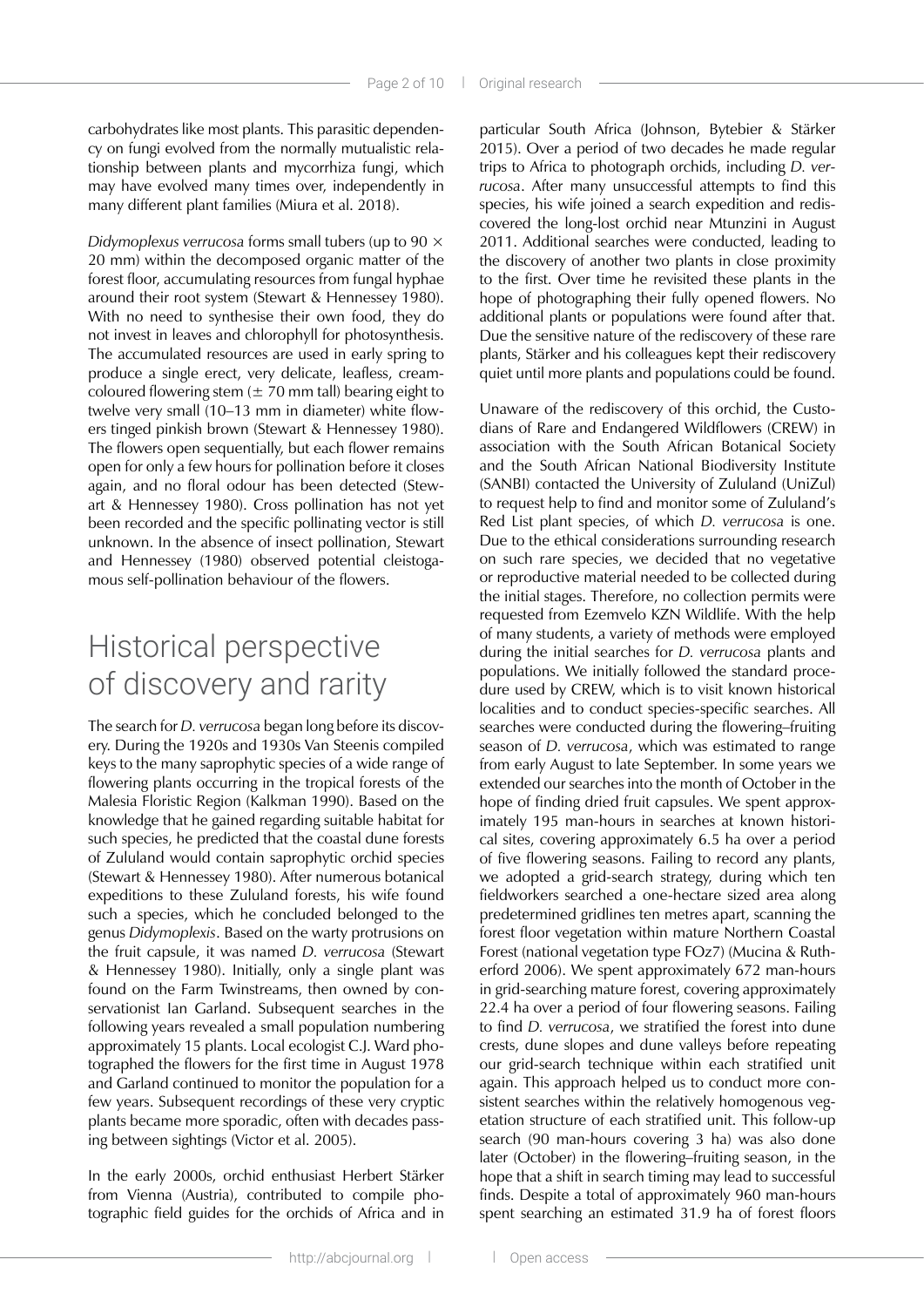south and east of Mtunzini over five consecutive flowering seasons, we did not locate any plants of *D. verrucosa*. Some of the above methods were employed concurrently, between September 2009 and October 2013. A chance discovery of a single plant was made in September 2013 by R.E. Mostert,

News of our discovery prompted Stärker to reveal the locality of their discovery to pool knowledge and manpower for more effective research and conservation efforts. At that time, these two localities (northeastern locality and southwestern locality) presented us with the opportunity to potentially monitor the four plants recorded. Three plants were recorded again the following year (2014), one in the northeastern locality and two in the southwestern locality. Whether these were the same plants as those recorded the previous years are unknown. No plants were recorded in the subsequent two years (2015 and 2016) at these two localities, despite very careful marking and thorough follow-up searches.

## **Objective**

It was at this stage that we decided to change our strategy and follow Van Steenis' initial approach that contributed to chance discovery of *D. verrucosa* by focussing on ecosystem characteristics rather than the actual plants themselves. The aim of this study was therefore to produce a profile of indicators for the accurate identification of suitable habitat by analysing site characteristics of the two most recent discoveries. Such a profile could then be used to direct future search efforts better, or as a surrogate in the absence of actual field records when compiling conservation strategies and identifying target areas for the conservation of *D. verrucosa*. Whether these two localities truly represent optimal habitat or merely marginally suitable habitat is unknown at this stage.

## Methods

The habitat descriptions were compiled from both floristic and environmental data gathered at the two most recent known localities of *D. verrucosa*. The two localities are approximately 2.3 km apart from one another. Field surveys were conducted while the plants were flowering/fruiting (2011–2012), before their subsequent disappearance. Due to the very sensitive nature of locality information of rare and endangered species, the exact localities are not provided here, with only an approximate locality of the study area presented in Figure 1 (straddling quarter degree squares 2831DC and 2831DD) (Larsen et al 2009). Exact localities were provided to the provincial conservation authority, Ezemvelo KZN Wildlife. For the purposes of this paper, we differentiate between the two localities by simply referring to them as the northeastern locality and southwestern locality. It was decided to exclude historically known localities (1975 to 1993) from this habitat description due to the dynamic changes often associated with the forest floor conditions of Northern Coastal Forest (Lubke, Avis & Moll 1996; Zungu, Mostert & Mostert 2018). Vegetation structure was described in terms of the height and density of the various strata within the forest. Stratum classes were assigned according to the dominant height class structure system devised by Edwards (1983) for South African forest vegetation structure classification: upper canopy layer 15–25 m, short tree layer 8–15 m, tall shrub layer 3–8 m, short shrub layer 1–3 m, herbaceous layer 0.1–1.2 m.

The floristic composition of each stratum was described using the Braun-Blanquet approach. The Braun-Blanquet sampling method (Werger & Coetzee 1978) was specifically chosen for its international recognition as the most appropriate technique for the description of vegetation when based on total floristic composition (Brown et al. 2013). By using an internationally accepted standard, the data and vegetation description will be compatible and comparable with data from other regions and landscapes. Such comparability and compatibility are crucial for the regional and international coordination of vegetation and ecosystem conservation. Based on the recommendations by Brown et al. (2013), plot sizes were set at 400 m<sup>2</sup> and were marked out in the field to ensure consistency. In all sample plots, each plant species was recorded and the cover–abundance value of each species determined using the modified Braun-Blanquet cover–abundance scale: r (very rare, with a negligible cover),  $+$  (present but not abundant, with a cover value of  $< 1\%$  of the quadrat), 1 (numerous but covering less than 1% of the sample area), 2a (covering 5%–12% of the sample area), 2b (covering 13%–25% of the sample area), 3 (covering 25%–50% of the sample area), 4 (covering 50%–75% of the sample area), 5 (covering 75%–100% of the sample area) (Brown et al. 2013).

A wide range of environmental parameters were recorded and compared at the two localities. Distance from the average high-tide level along the nearby beach, as a measure of exposure to salt-clipping and wind-shearing from onshore wind and airborne sand particles, was calculated from georeferenced aerial imagery. Position and orientation descriptions within the vegetated dune cordon took into account whether a locality was situated on a dune crest, slope or valley and the number of dunes between it and the prograding beach. Soil texture and type was described using the standardised South African soil classification system (Fey 2010). Soil profile colour was described using the Munsell soil colour chart (Brady & Weil 2004). Thickness of the leaf-litter layer was measured in 10 mm increments. Texture of the leaf-litter was determined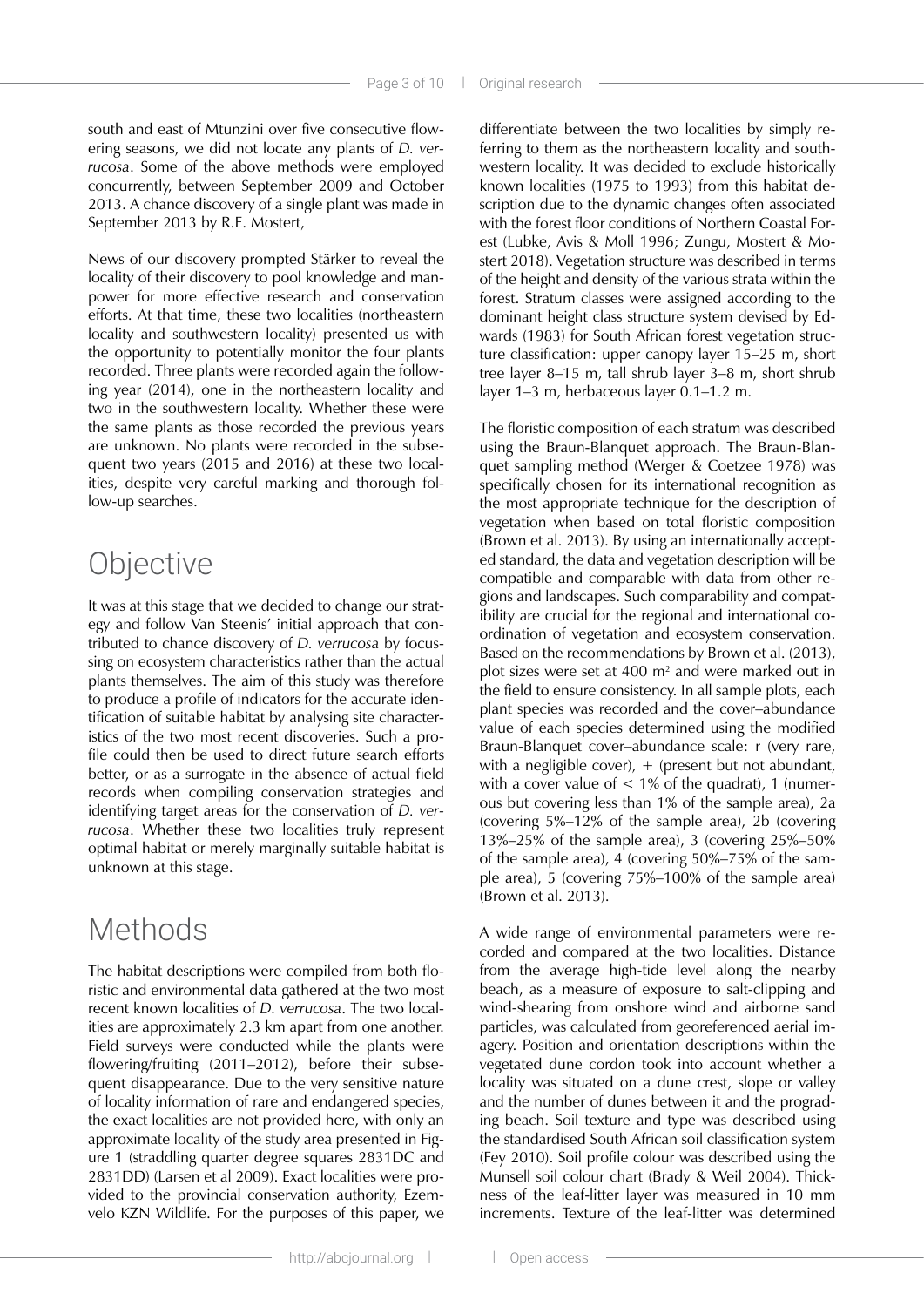

**Figure 1.** A, Location of the province of KwaZulu-Natal within South Africa; B, northern KwaZulu-Natal showing the very limited extent of remaining forest ecosystems shaded in black with degree grid lines for spatial reference; C, study area shaded in grey south of the coastal town of Mtunzini with quarter degree grid lines for spatial reference.

by measuring particle size ( $n = 100$ ) at 10 mm above the soil surface. Composition of the leaf-litter on the forest floor was determined by a morphological analysis of decaying leaf fragments based on venation and trichome patterns. For this, 500  $cm<sup>3</sup>$  of organic material was collected from the upper layer leaf-litter layer between one and two metres away from the recorded *D. verrucosa* plants, taking care not to disturb the plants. Light penetration at forest floor level was determined by measuring the percentage of area covered in shadow and direct sunlight at 12:00 within the 400 m2

Braun-Blanquet vegetation quadrat. Hydrology was described based on the soil profile characteristics and the water holding capacity of the A horizon using the soil-sausage technique (Fey 2010). Slope was determined using a clinometer, while aspect was determined using a compass. Levels of ecosystem disturbance and fragmentation were described based on the degree of invasion by invasive alien plant species, the presence and extent of human activity, extent of animal impact on above-ground vegetation and leaf-litter movement, extent of damage to the herbaceous vegetation along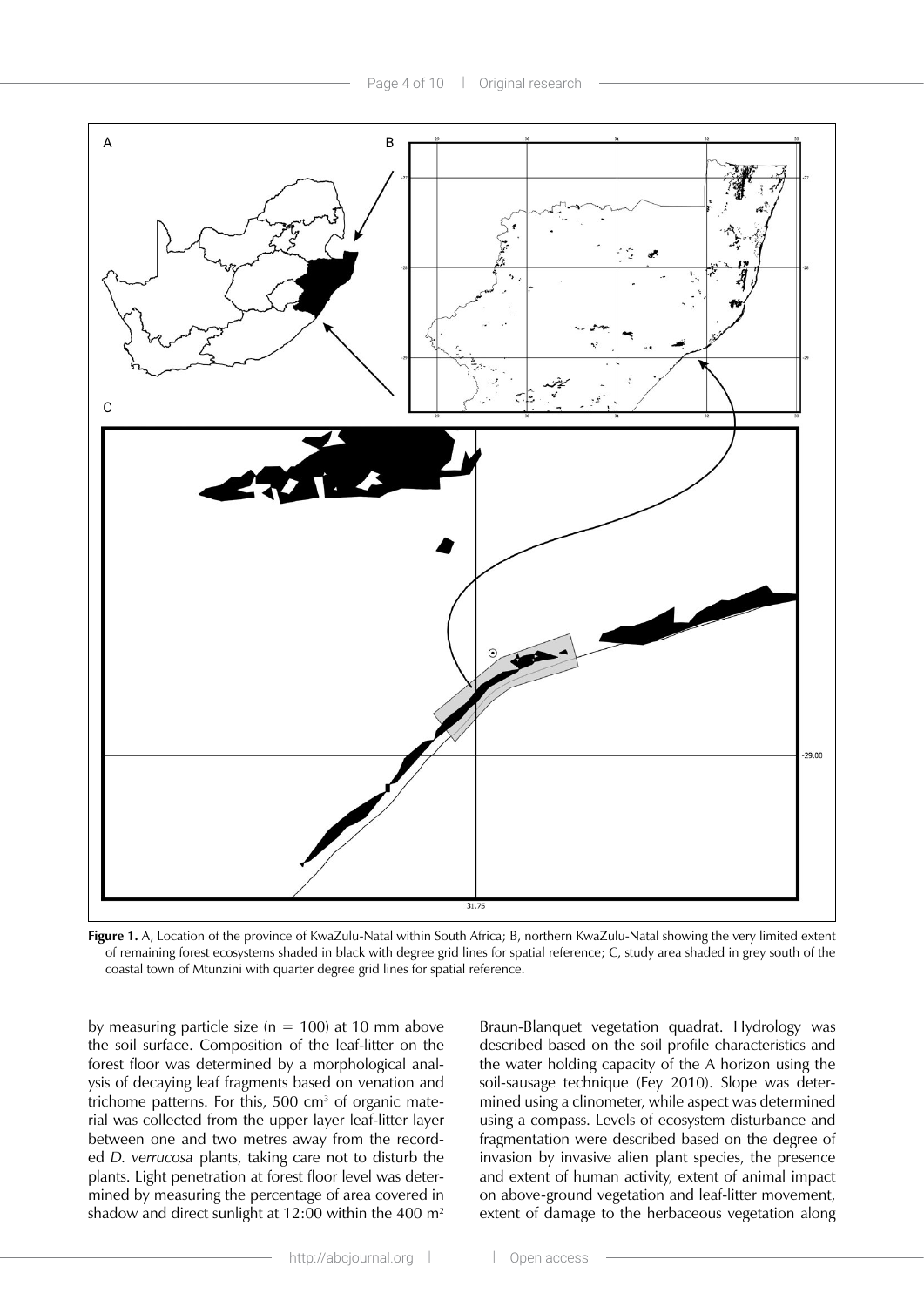the forest floor by falling trees or branches and the extent of damage to vegetation and leaf-litter by wind and water. The potential of localities to withstand storm damage were described based on a visual assessment of wind damage to plants and the redistribution of dead organic matter along the forest floor.

In addition to recording the above-mentioned environmental drivers of suitable habitat, some of the potential threats to the survival of *D. verrucosa* within one kilometre of the two localities were investigated and described. This included formal protection status, illegal logging, slash-and-burn agricultural practices, changes to natural burning regimes, human settlement, livestock grazing and browsing, impact of tourism, mining activities, invasive alien plant species, natural resource utilisation and management and illegal collection by traditional healers, nurseries and amateur collectors. Due to the low number of localities investigated ( $n = 2$ ), no statistical correlation analyses were conducted on the data.

## Results

### Macro habitat description

The study area is located within the southernmost extremity of the Maputaland Centre of Plant Endemism (Van Wyk & Smith 2001) and within the Maputaland– Pondoland–Albany Hotspot, which is listed as one of the world's 36 most important biological hotspots (Myers et al. 2000). These hotspots are areas containing more than 1 500 endemic vascular plant species with less than 30% of their original vegetation still intact. The Maputaland–Pondoland–Albany Hotspot in particular contains approximately 1 900 endemic plant species, with less than 25% of its original vegetation still intact by 2004 due to anthropogenic activities (Steenkamp et al. 2004). The rate of ecosystem transformation has since increased (CEPF 2010).

Both sample localities fall within the Northern Coastal Forest vegetation type (FOz7) of the Indian Ocean Coastal Belt Biome (Mucina & Rutherford 2006). These forests are associated with wind-blown sand dunes that form some of the youngest geological formations in South Africa (<10 000 years old) (Gaugris et al. 2004). Within the study area, this specific dune cordon is currently expanding in the direction of the ocean at a rate of approximately one new dune per decade (Van Daalen et al. 1986; Weisser, Garland & Drews 1982; Weisser & Muller 1983) and is stabilised by one of the few examples of primary succession of vegetation in South Africa (Todd 1994; Zungu et al. 2018).

The overall climate in the study area is subtropical with hot, humid summers and cool moist winters (Boyes et al. 2011; Nevill & Nevill 1995; Rawlins 1991). The

mean minimum and maximum temperatures are 11°C (July) and 30°C (December) respectively. Rainfall peaks twice a year with most received in summer (60% in November–March) and the rest in winter (40% in June– July) with a mean annual total of 1 100 mm. (Rawlins 1991; Tyson & Preston-White 2000). Relative humidity in summer usually exceeds 80% and during winter it often ranges from 50% to 60%. Potential evaporation exceeds average precipitation for all months except January, February and December and varies from 190 mm in January to 84 mm in June (Schulze 1982).

### Microenvironment description

### *Abiotic parameters*

The northeastern and southwestern localities both lie between the third and fourth dune series, respectively 370 m and 460 m from the average high-tide mark on the beach. Both are associated with relatively flat to slightly concave inter-dune valley topography of the dune cordon system. These protected valleys accumulate very large quantities of leaf-litter, leading to a very thick and stable carpet (40–80 mm) of decaying organic material on the forest floor (Moll 1972; Van Aarde, Smit & Claassens 1998). The leaf-litter is highly decomposed with a high density of fungal hyphae binding organic material into a mat. Although organic particle sizes range from microscopic dust to decaying tree trunks, the general texture of this organic carpet (at 10 mm above the soil surface) is relatively fine (1–7 mm in diameter). The morphological analysis of decaying leaf fragments (based on venation and trichome patterns) indicated that most leaf-litter comes from *Isoglossa woodii*, which often forms monotypic stands within the forest understorey where *D. verrucosa* grows.

Due to the relatively high elevation (15–25 m above sea level) of these specific dune valleys and the deep sandy soils associated with *D. verrucosa*, water drainage is very fast with no accumulation of free surface water, even during very heavy rainfall events (Watkeys, Mason & Goodman 1993). This results in relatively dry, aerobic conditions within the leaf-litter layer above the soil (Van Aarde et al. 1998). The soil associated with both sites is classified as cover sands (Fey 2010), with a mean grain size of 330  $\mu$ m (Ware 2001) and highly leached (Watkeys et al. 1993). The upper 15 mm of sand directly below the leaf litter is greatly enriched with finely decomposed organic particles, resulting in colouration described by the Munsell Soil Colour Chart as 10YR3/3 dark yellow brown (Munsell 1980). Sand colour at a depth of 15–450 mm can be described as 10YR6/2 light brownish grey, while sand from 450–1 200 mm matched 10YR8/6 yellow of the Munsell chart.

The structural complexity of these forests and their topographic position result in a high level of protection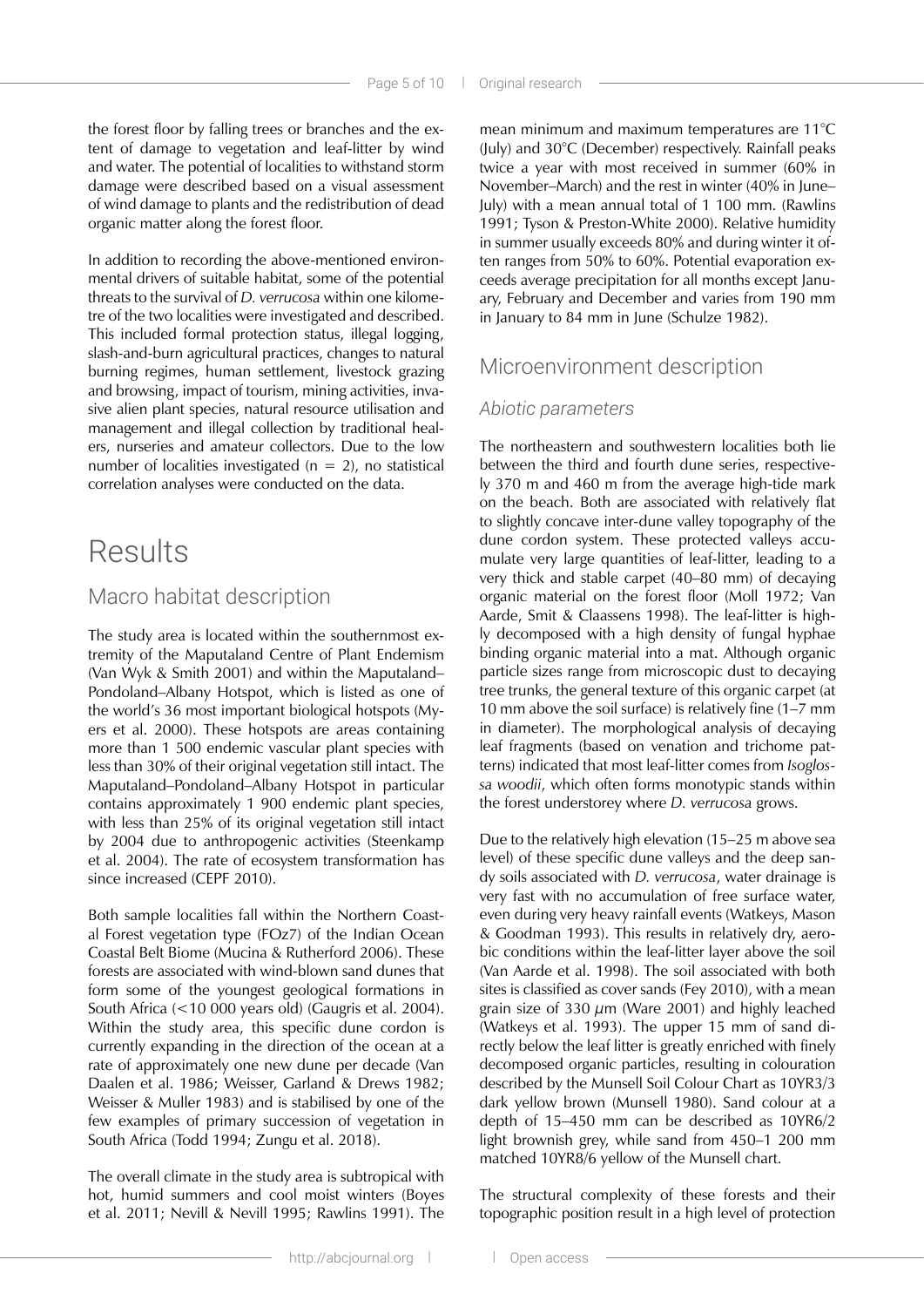from wind exposure, with no evidence of wind damage recorded within the forest understorey of the sampling quadrats. The only disturbance recorded within the forest floor of the sample quadrats were tracks, communal defecation middens and browsing damage to plants from red duiker (*Cephalopus natalensis*) and bushbuck (*Tragelaphus sylvaticus*). However, severe disturbances caused by indigenous bush pigs (*Potamochoerus larvatus*) and a small group of feral pigs (*Sus scrofa*) within the forest floor were recorded in nearby forest patches.

#### *Vegetation structure*

Both localities fall within mature Northern Coastal Forest vegetation with multiple strata of interlocking canopies resulting in a total canopy cover of 100%. The fourth dune generally contains some of the oldest and structurally most complex forest vegetation within this dune cordon (Von Maltitz, Van Wyk & Everard 1996; Zungu et al. 2018). Beyond the fourth dune, most forest vegetation has been transformed by anthropogenic activities, with only very small sections of the fifth and sixth dunes still covered by the original coastal forest. The upper canopy on the fourth dune is approximately 20 m high and contributes to 40% of the total vegetation cover. This upper canopy interlocks with a shorter tree layer of approximately 8–15 m tall with a 60% cover. The tall shrub layer (3–8 m tall) is relatively sparse with a sub-canopy cover of approximately 20%. A very large number of lianas enter the canopy and an estimation of their contribution to the total canopy cover was not attempted. The herbaceous layer (0.1–1.2 m tall) is relatively dense (40–80% sub-canopy cover) and very dynamic. The dominant species within this layer is the long-lived, synchronously monocarpic herbaceous *Isoglossa woodii*, which grows for approximately 4–7 years before mass-flowering, setting seed and dying (Griffiths et al. 2010). This results in extreme structural changes within this vegetation layer at the end of each synchronised flowering cycle.

### *Floristic composition of the associated plant community*

The uppermost stratum contains many old and reproductively mature trees (15–20 m high, 40% canopy cover) and is dominated by species such as *Mimusops caffra, Sideroxylon inerme, Albizia adianthifolia, Ficus natalensis* and *Ekebergia capensis*. Other prominent species within this layer include *Cussonia spicata*, *Vepris lanceolata*, *Harpephyllum caffrum* and *Trichilia emetica*. Zungu et al. (2018) described similar vegetation within the Umlalazi Nature Reserve as the *Carissa bispinosa– Mimusops caffra* climax coastal dune forest community.

The next stratum of shorter trees (8–15 m, 60% canopy cover) is dominated by species such as *Brachylaena discolor*, *Psydrax obovata*, *Dovyalis longispina*, *Gymnosporia arenicola*, *Protorhus longifolia*, *Tricalysia sonderiana*, *Apodytes dimidiata*, *Deinbollia oblongifolia* and *Clerodendrum glabrum*. Other prominent species within this layer include *Maytenus acuminata*, *Teclea gerrardii*, *Catunaregam obovata*, *Garcinia gerrardii*, *Maytenus procumbens*, *Tabernaemontana ventricosa*, *Chaetachme aristata*, *Olea woodiana*, *Bridelia micrantha, Putterlickia verrucosa, Grewia caffra* and *Canthium inerme*.

Below the above stratum, a sparse layer of tall shrubs and low trees (3–8 m, 20% canopy cover) are dominated by *Carissa bispinosa*, *Monanthotaxis caffra*, *Ochna serrulata*, *Peddiea africana*, *Eugenia capensis*, *Euclea natalensis*, *Cussonia zuluensis*, *Pavetta revoluta*, *Scutia myrtina*, *Allophylus natalensis*, *Kraussia floribunda* and *Dracaena aletriformis*.

The lowest stratum is dominated by the herbaceous species *Isoglossa woodii*. This long-lived, synchronously monocarpic species ranges from 0.1 m tall during its first year of life, to 1.2 m tall by the time it flowers in mass approximately 4–7 years later. At the peak of its growth cycle, it covers between 40 and 80% of the forest floor, while the synchronised mass die-off event at the end of the growth cycle renders the forest floor almost devoid of live plant cover. Other species were recorded only at very low densities and included the ground orchid *Cheirostylis gymnochiloides*, the fern *Microsorum scolopendria*, the grass *Oplismenus hirtellus*, and other herbaceous forbs such as *Behnia reticulata* and *Aneilema aequinoctiale*.

Numerous woody lianas and herbaceous climbers penetrate various strata within the forest and include species such as *Rhoicissus rhomboidea, Rhoicissus tomentosa, Rhoicissus sessilifolia, Dalbergia armata, Smilax anceps, Landolphia capensis, Dioscorea cotinifolia, Asparagus falcatus, Adenia gummifera, Cissampelos torulosa, Senecio tamoides, Senesio deltoideus* and *Secamone filiformis*. A wide variety of epiphytes were recorded and include the fern *Microsorum punctatum*, the orchids *Polystachya sandersonii*, *Cyrtorchis praetermissa*, *Cyrtorchis arcuata* and *Ansellia africana*, as well as the parasitic mistletoe *Erianthemum dregei*.

Some of the invasive alien species recorded within the sample plots included *Lantana camara*, *Chromolaena odorata* and *Rivina humilis*. Although these species were only recorded at very low densities, large sections of adjacent forest patches have been completely invaded by *Chromolaena odorata* and *Rivina humilis*, transforming the forest floor conditions.

## **Discussion**

As is the case with most taxonomic and phytosociological research, this habitat study should be regarded as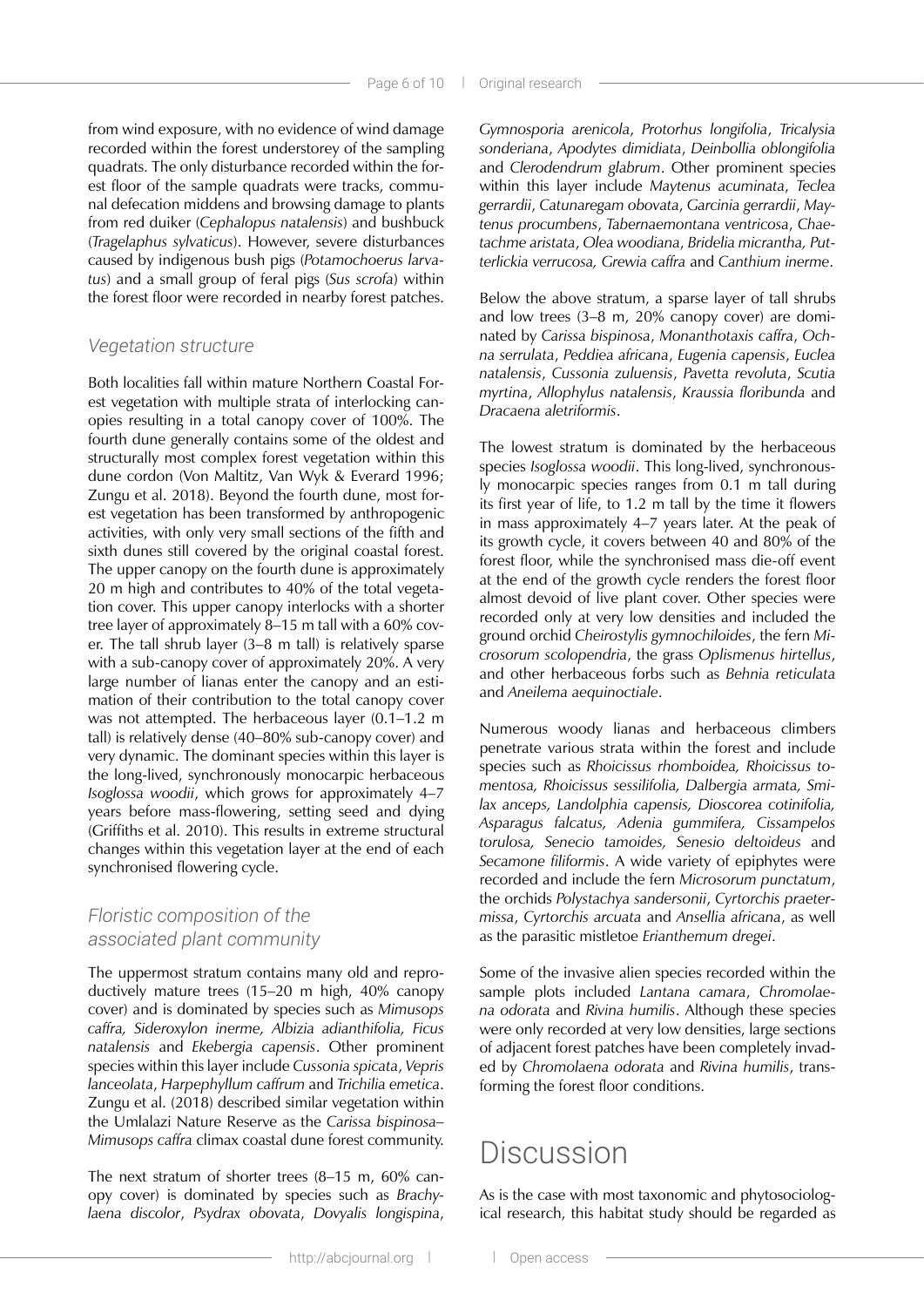a descriptive study. Due to the paucity of *D. verrucosa* localities ( $n = 2$ ), no meaningful statistical correlation analyses could be conducted on the data. Whether the two sample localities represent distinct populations or only one is not known. Unfortunately, this scenario is all too common for many of South Africa's rare and endangered species (SANBI 2010). Suppressing the publication of such descriptive studies due to their lack of statistical verification will result in valuable information never being incorporated into conservation strategies and management plans (Pierce et al. 2005).

Critical environmental factors shaping suitable habitat for *D. verrucosa* are those that affect conditions along the forest floor. Based on the limited ecological information provided by Stewart and Hennessy (1980) and the habitat description presented in this study, we suggest that the following be considered to be critical parameters for suitable *D. verrucosa* habitat:

- Old-growth Northern Coastal Forest in pristine condition. Along this pro-grading shoreline, such forest is restricted to between the third to fourth dune from the beach, but along a degrading beach these oldgrowth forest patches may occur closer to the beach.
- High relative humidity under a dense multi-stratum canopy (100%) that buffers daily fluctuations in extreme temperature, light exposure, wind speed and desiccation.
- The co-occurrence of *Isoglossa woodii* (or similar perennial herbaceous species) as the dominant species in order to create medium-term (4–7 years) stable conditions within the lowest stratum of the forest vegetation.
- A thick carpet of fine textured organic matter mostly comprising of soft-leafed herbaceous material, such as that provided by *Isoglossa woodii*.
- Topography that results in the net accumulation of organic material with *in situ* decomposition.
- Low levels of disturbance within the leaf-litter mat and protection from damage by wind, water, large animals and invasive alien plant species.
- Fast draining sandy soil to ensure aerobic conditions, with no free-standing water along the forest floor. Soil texture, structure and nutrition seem to be less important to *D. verrucosa* since the roots and tubers are situated within the leaf-litter and were not recorded to enter the soil itself.
- High density of fungal hyphae in the soil which are parasitised by *D. verrucosa*.

As a by-product of the habitat analysis, a wide range of threats to the long-term survival of *D verrucosa* at these two localities, as well as at other similarly suitable habitats in the immediate surroundings, were recorded. These include:

- Lack of effective protection of remaining suitable habitat, with only one of the sites formally protected (Umlalazi Nature Reserve).
- Habitat degradation and fragmentation of the remaining Northern Coastal Forests due to unlawful logging, slash-and-burn agricultural practices, burning of adjacent rangelands to improve grazing for cattle, formal and informal settlements, recreational hiking trails and open-cast mining for heavy metals.
- Invasive alien plant species such as *Chromolaena odorata* (Ambika 2002; Hu & Zhang 2013) and *Rivina humilis* (Ravi et al. 2020), which are changing the forest floor characteristics dramatically due to competition and allelopathic effects of the secondary metabolites they contain.
- Increased chances of forest fires due to the forest margin changing from being fire-proof to fire-prone under the influence on *Chromolaena odorata* and *Lantana camara*.
- Current efforts to mechanically eradicate *Chromolaena odorata* and *Rivina humilis* in the immediate vicinity leads to the severe disruption of the leaf-litter on the forest floor.
- The impact of a small group of feral pigs.
- Close proximity to footpaths, making them vulnerable to accidental trampling and illegal collection.
- The negative effects of environmental stochasticity on small populations.

It is unknown whether the dramatic changes caused by the cyclical synchronised mass die-off of *Isoglossa woodii* after flowering present *D. verrucosa* with critical opportunities (e.g. easier cross pollination) or critical obstacles (e.g. exposure to unfavourable environmental conditions). Nonetheless, it is likely to have a profound effect on the flowering, pollination and seeding opportunities for *D. verrucosa*.

It is unknown whether *D. verrucosa* is a long-lived intermittent flowering species or whether they are simply short-lived reseeders. Autecological studies are needed to answer such questions. The precise environmental cues that trigger the tuber to produce a flowering stalk is still unknown. We have been trying for the last ten years to predict flowering times without any success. The answer may lie in the tubers it produces, enabling them to use previous years' resources for reproduction at a more flexible time frame to synchronise their phenology with environmental variables, such as the emergence of a suitable pollinator. The most detailed and comprehensive visual account of *D. verrucosa* is still the sketch made by E.F. Hennessy (Stewart & Hennessy 1981), based on observations made from a few plants she grew and maintained in a shoe box.

Although a small number of Hymenoptera and Diptera species have been recorded landing on the flowers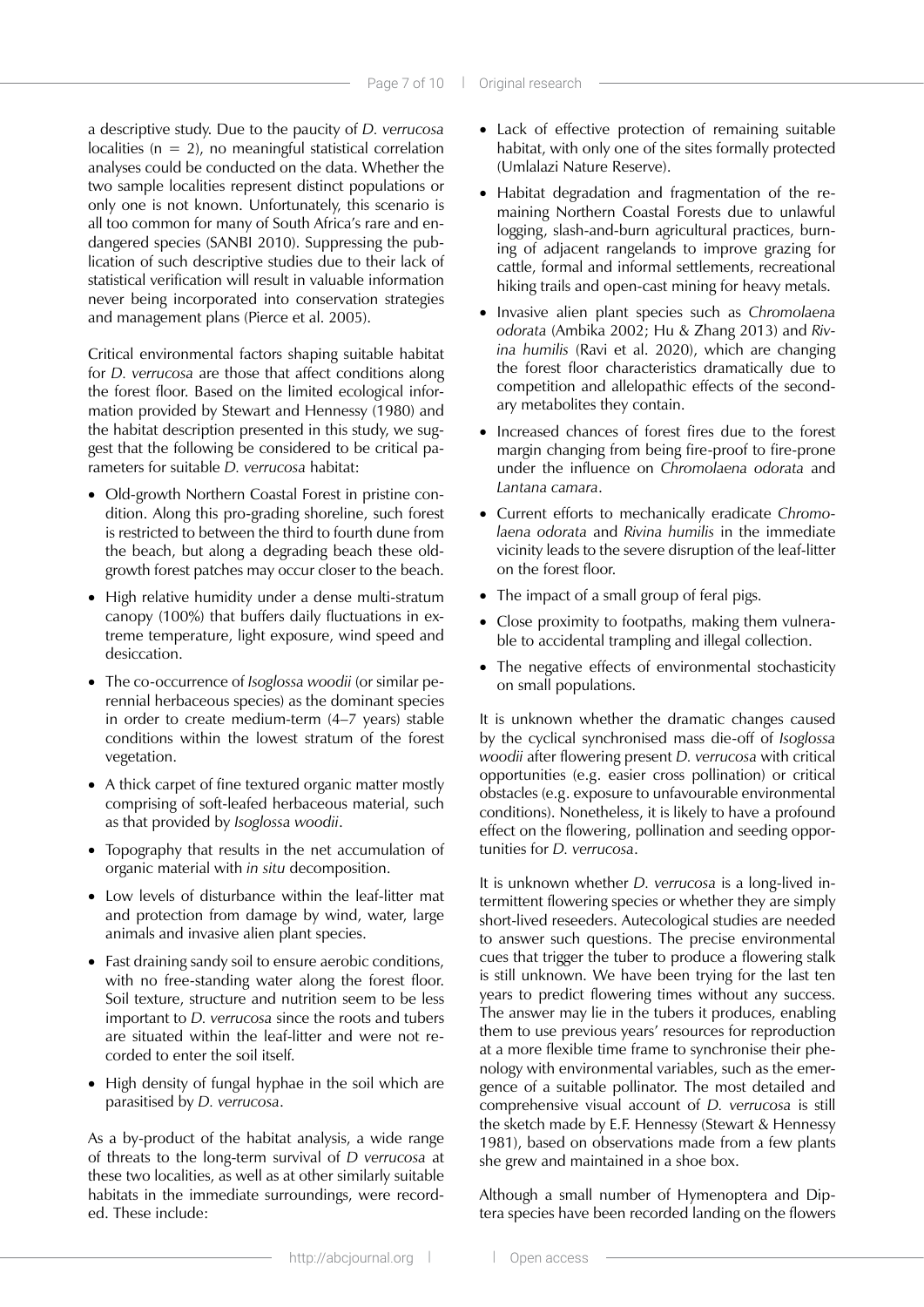during our surveys, no pollination behaviour was recorded. With flowers staying open for only a few hours before closing again, and the recorded spatial distribution of plants, successful crosspollination by an insect seems to be a truly herculean accomplishment. The heavy use of insecticides, herbicides and fertilisers within Zululand may have already had dire consequences for many potential pollinator species (Rother et al. 2008). Although the cleistogamous self-fertilisation recorded in *D. verrucosa* may provide a back-up chance to ensure a next generation, regular inbreeding as a result of continued failure to cross pollinate, will make the species less adaptable and more vulnerable to future environmental changes.

The combination of the many stochastic and deterministic events recorded in this study drive habitat change at rates beyond the ability of *D. verrucosa* to adapt its life history strategies for long term survival (Pressey et al. 2007). Managing anthropogenic degradation and fragmentation of suitable habitat should be our first priority when compiling conservation strategies of this very unique and rare species (Margules & Pressey 2000).

# Conservation status revision

Raimondo et al. (2009) conducted a formal conservation status revision for *D. verrucosa* in 2009 and assigned the status of 'Vulnerable due to a population with a very restricted area of occupancy (less than 20 km2 ) and with locations (typically five or fewer) such that it is prone to the effects of human activities or stochastic events within a very short time period in an uncertain future, and is thus capable of becoming Critically Endangered or even Extinct in a very short time period (VU D2)'. After our own evaluation of the current situation using the formal IUCN criteria for assigning conservation status to species (IUCN 2020), we propose that this species be assigned the conservation status of Critically Endangered Category B2a and D. We base our recommendation on the following: IUCN Criterion B2a – Geographic area of occupancy estimated for *D. verrucosa* is less than 10 km2 , and estimates indicate (a) severely fragmented population, as well as IUCN Criterion D – Population size estimated to number fewer than 50 mature individuals. Based on the difficulty to find and monitor these seemingly fleeting populations, we regard the population trend as unstable.

Suitable habitat for *D. verrucosa* is very limited within the region and under severe threat of degradation and fragmentation due to the long list of threats provided above. This is exacerbated by the limited effective protection of mature Northern Coastal Forests along this section of KwaZulu-Natal. At present, only the northeastern locality falls within a formally protected area (Umlalazi Nature Reserve).

# Conclusion

Traditional search techniques are inadequate for population monitoring programmes of rare and cryptic species such as *D. verrucosa*. This results in a lack of much needed quantitative data to better analyse and understand their ecology (Rouget et al. 2003). In the absence of such data, this study provides conservation agencies with a detailed description of its current known habitat, presenting a profile of indicators for the accurate identification of suitable habitat. Such information can now be used to direct future search efforts, or it can act as a surrogate in the absence of actual field records when compiling conservation strategies and management plans for *D. verrucosa* (Hannah et al. 2002; Pierce et al. 2005). This newly developed suitable-habitat-profile search strategy is currently being implemented by re-mapping all suitable habitat before searching for new *D. verrucosa* localities and colonies.

# Acknowledgements

Herbert Stärker for sharing his knowledge and experiences regarding the rediscovery of *D. verrucosa*.

### Competing interests

The authors declare that they have no financial or personal relationships that may have inappropriately influenced them in writing this article.

### Authors' contributions

THCM: Project coordinator, research design, interpretation of results, discussion and conclusion.

REM: Data collection, vegetation analysis and description, conservation status revision.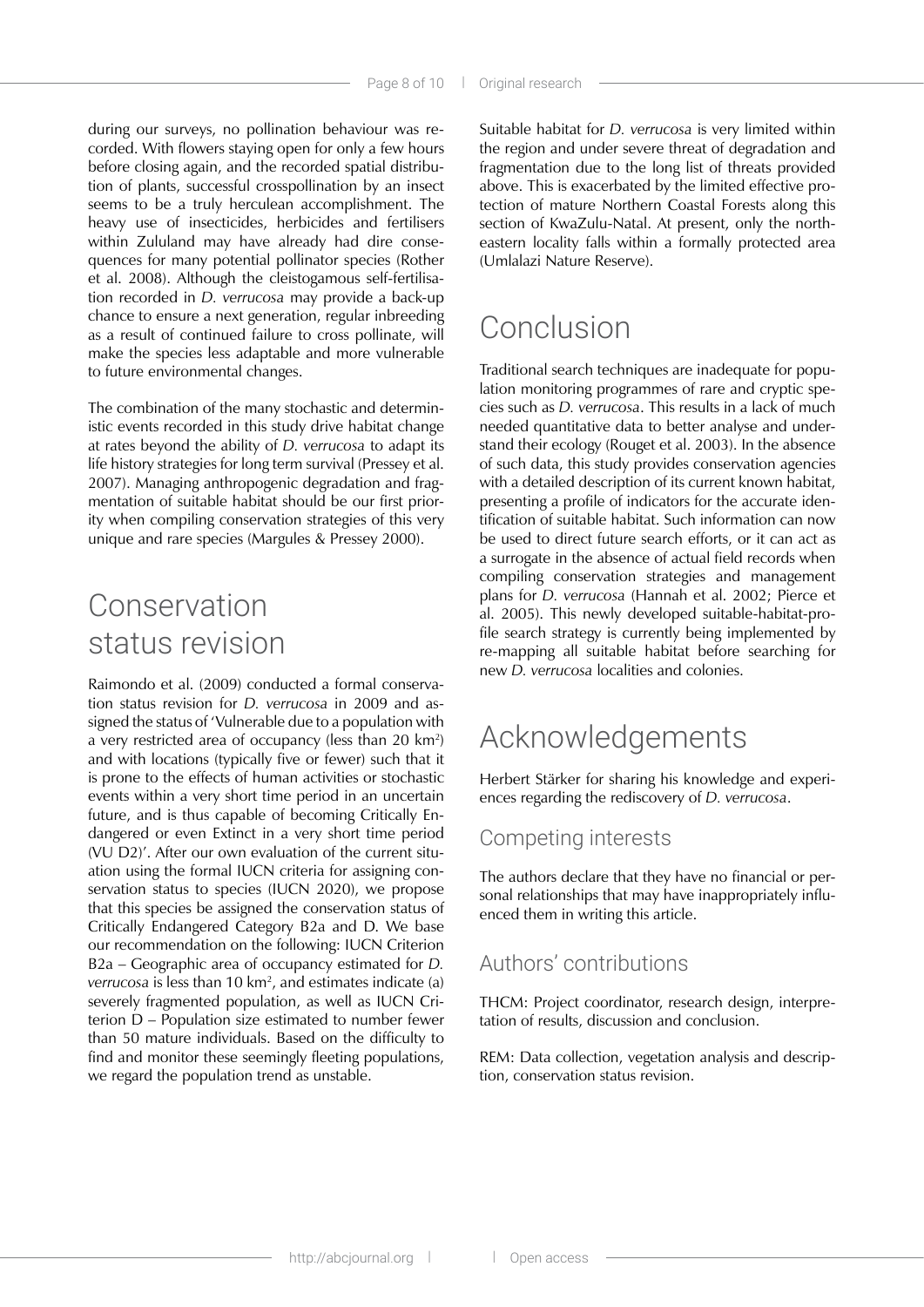## References

- Ambika, S.R., 2002, 'Allelopathic Plants: Chromolaena odorata (L)', *Allelopathy Journal* 9(1): 35–41,
- Botha, G.A., 1997, 'The Maputaland Group: a provisional lithostratigraphy for coastal KwaZulu-Natal', in *Maputaland focus on the Quaternary evolution of the south-east African coastal plain,* International Union for Quaternary Research Workshop Abstracts, Council for Geoscience, Private Bag X 112, Pretoria, South Africa, pp. 21–26.
- Boyes, L.J., Gunton, R.M., Griffiths, M.E. & Lawes, M.J., 2011, 'Causes of arrested succession in coastal dune forest', *Plant Ecology* 212: 21–32, DOI: 10.1007/s11258-010-9798-6
- Brady, N.C. & Weil, R.R., 2004, Elements of the Nature and Properties of Soils. Prentice Hall, Upper Saddle River.
- Brown, L.R., Du Preez, P.J., Bezuidenhout, H., Bredenkamp, G.J., Mostert, T.H.C. & Collins, N.B., 2013, 'Guidelines for phytosociological classifications and descriptions of vegetation in southern Africa', *Koedoe* 55(1), Art. #1103, 10 pages,<http://dx.doi.org/10.4102/koedoe.v55i1.1103>
- CEPF, 2010, 'Ecosystem Profile: Maputaland–Pondoland–Albany Biodiversity Hotspot', Critical Ecosystem Partnership Fund, occasional report 23 April 2010, pp. 135
- Edwards, D., 1983, 'A broad-scale structural classification of vegetation for practical purposes', *Bothalia* 14: 705–712. <https://doi.org/10.4102/abc.v14i3/4.1231>
- Fey, M.V., 2010, *Soils of South Africa*. Cambridge University Press, Cape Town.
- Gaugris, J.Y, Matthews, W.S., Van Rooyen M.W. & Bothma. J. Du P., 2004, 'The vegetation of Tshanini Game Reserve and a comparison with equivalent units in the Tembe Elephant Park in Maputaland, South Africa', *Koedoe* 47(1): 9–29. Pretoria, <https://doi.org/10.4102/koedoe.v47i1.67>
- Griffiths, M.E., Tsvuura, Z., Franklin, D.C. & M.J. Lawes, M.J., 2010, 'Pollination ecology of *Isoglossa woodii*, a longlived, synchronously monocarpic herb from coastal forests in South Africa', *Plant Biology (Stuttg.)* 12(3): 495–502. https://doi:10.1111/j.1438-8677.2009.00222.x
- Hannah, L., Midgley, G.F., Lovejoy, T., Bond, W.J., Bush, M., Lovett, J.C., Scott, D. & Woodward, F.I., 2002, 'The conservation of biodiversity in changing climate', *Conservation Biology* 16(1): 264–268, DOI: 10.1046/j.1523- 1739.2002.00465.x
- Hu, G. & Zhang, Z., 2013, 'Allelopathic effects of Chromolaena odorata on native and non-native invasive herbs', *Journal of Food, Agriculture & Environment* 11(1): 878–882.
- IUCN 2020, '*The IUCN Red List of Threatened Species*', Version 2020-1,<https://www.iucnredlist.org>.
- Johnson, S.D., Bytebier, B. & Stärker, H., 2015, *Orchids of South Africa*. Struik Nature, Cape Town, South Africa.
- Kalkman, K. 1990, 'Van Steenis remembered', in Baas, P., Kalkman, K. and Geesink, R. (eds) 1990 *Proceedings of the Flora Malesiana Symposium: The plant diversity of Malesia*, Leiden University, Kluwer Academic Publishers, Dordrecht, The Netherlands August 1989, pp. 1–9.
- Larsen, R., Holmern, T., Prager, S. D., Maliti, H. & Røskaft, E., 2009, 'Using the extended quarter degree grid cell system to unify mapping and sharing of biodiversity data', *African Journal of Ecology*, 47(3): 382–392, DOI: 10.1111/j.1365- 2028.2008.00997.x
- Lubke, R.A., Avis, A.M. & Moll. J.B., 1996, 'Post-mining rehabilitation of coastal sand dunes in Zululand, South Africa', *Landscape and Urban Planning* 34: 335–345.
- Margules, C.R. & Pressey, R. L., 2000, 'Systematic conservation planning', *Nature* 405: 243–253.
- Miura, C., Yamaguchi, K., Miyahara, R., Yamamoto, T., Fuji, M., Yagame, T., Imaizumi-Anraku, H., Yamato, M., Shigenobu, S. & Kaminaka, H., 2018, 'The mycoheterotrophic symbiosis between orchids and mycorrhizal fungi possesses: Major components shared with mutualistic plant–mycorrhizal symbioses', *Molecular Plant-microbe Interactions* 31(10):1032– 1047, doi:<10.1094/MPMI>-01-18-0029-R.
- Moll, E. J., 1972, 'A Preliminary Account of the dune communities at Pennington Park, Mtunzini, Natal', *Bothalia* 10(4): 615–626
- Mucina, L. & Rutherford, M.C., (eds) 2006, 'The vegetation of South Africa, Lesotho and Swaziland', *Strelitzia* 19, South African National Biodiversity Institute, Pretoria.
- Munsell Color Company, 1980, '*Munsell Book of Color*', Munsell Color, Baltimore.
- Myers, N., Mittermeier, R.A., Mittermeier, C.G., da Fonseca, G.A.B. & Kent, J., 2000, 'Biodiversity hotspots for conservation priorities', *Nature* 403: 853–858.
- Neumann, F.H., Scott, L., Bousman C.B. & Van As, L., 2010, 'A Holocene sequence of vegetation change at Lake Eteza, coastal Kwazulu-Natal, South Africa', *Review of Palaeobotany and Palynology* 162: 39–53.
- Nevill, H. & Nevill E.M., 1995, 'A survey of the Culicoides (Diptera: Ceratopogonidae) of the UMlalazi Nature Reserve in Zululand, South Africa, with notes on two species biting man', *Onderstepoort Journal of Veterinary Research* 62: 51–58.
- Pierce, S.M., Cowling, R.M. Knight, A.T.T., Lombard, A.T., Rouget, M. & Wolf, T., 2005, 'Systematic conservation planning products for land-use planning: Interpretation for implementation', *Biological Conservation* 125: 441–458.
- Pressey, R.L., Cabeza, M., Watts, M.E., Cowling, R.M. & Wilson, K.A., 2007, 'Conservation planning in a changing world', *Trends in Ecology and Evolution* 22(11): 584–592, doi: [10.1016/j.tree.](10.1016/j.tree)2007.10.001
- Raimondo, D., Von Staden, L., Foden, W., Victor, J.E., Helme, N.A., Turner, R.C., Kamundi, D.A. & Manyama, P.A., 2009, 'Red List of South African Plants', *Strelitzia* 25, South African National Biodiversity Institute, Pretoria.
- Ravi, R.K., Anusree, S., Balachandar, M. & Thangavelu, M., 2020, 'Plastic responses that confer invasiveness to *Rivina humilis* L.', *Acta Ecologica Sinica*, DOI: [10.1016/j.](10.1016/j.chnaes) [chnaes](10.1016/j.chnaes).2020.01.001
- Rawlins, B.K., 1991, *A geohydrological assessment of the behaviour and response of the Zululand coastal plain to both environmental influences and human activity,* MSc dissertation, University of Zululand.
- Rother, H., Hall, R. & London, L., 2008, 'Pesticide use among emerging farmers in South Africa: contributing factors and stakeholder perspectives', *Development Southern Africa* 25(4): 399–424.
- Rouget, M., Richardson, D.M., Cowling, R.M., Lloyd, J.W. & Lombard, A.T., 2003, 'Current patterns of habitat trans-